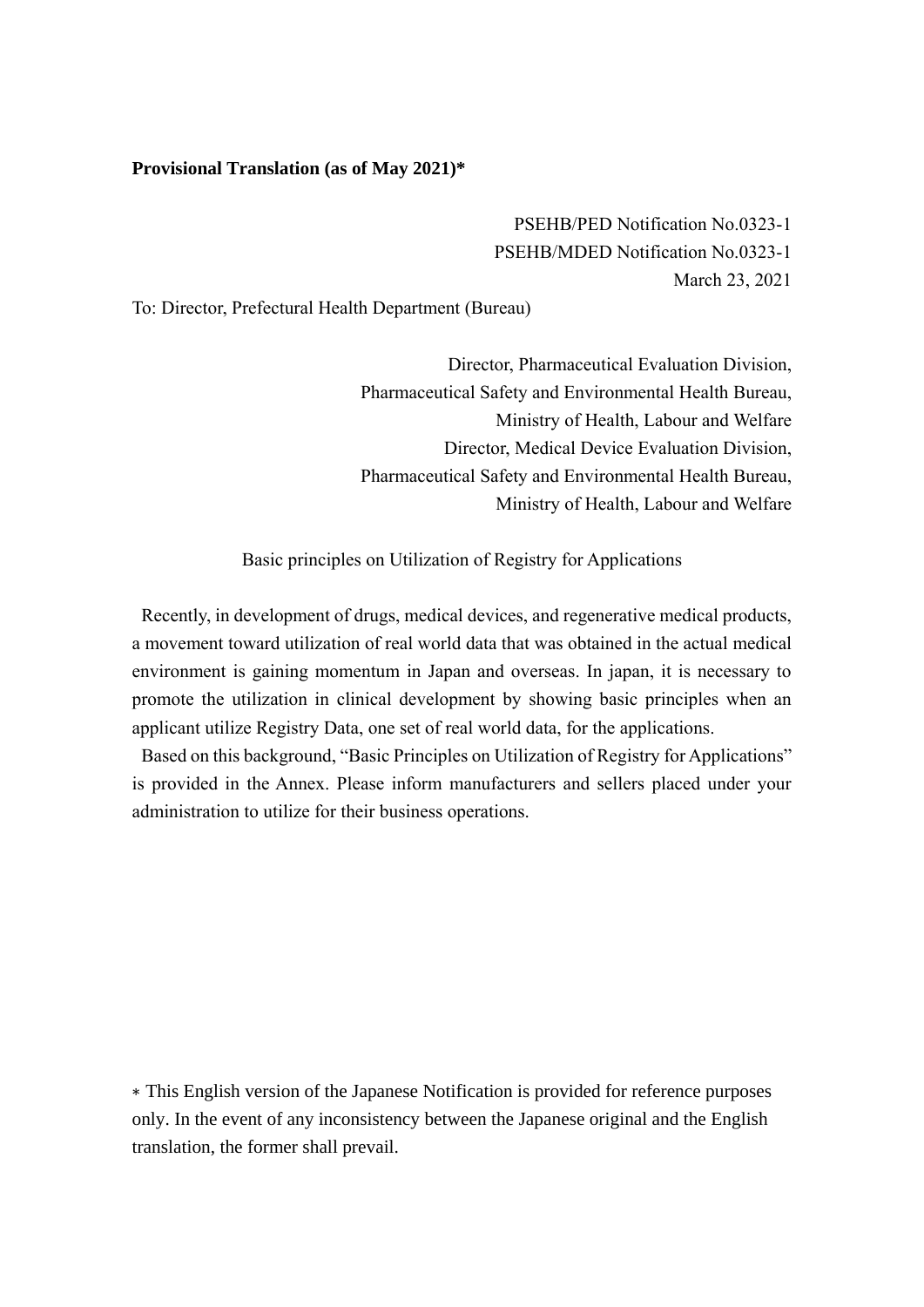## Basic Principles on Utilization of Registry for Applications

#### 1. Background and objectives

Clinical studies are strong means to establish scientific evidence on the efficacy and safety of drugs, medical devices, and regenerative medical products and are generally required to evaluate the efficacy and safety for obtainment of marketing approval. In the review for marketing approval, the efficacy and safety are comprehensively evaluated based on the submitted data (evaluation data and reference data) with the focus on clinical data, which have been submitted to support the proposed efficacy and safety. Because clinical studies for marketing approval are focused on demonstration of the efficacy and safety, these are typically conducted as controlled studies with an appropriate control group in a carefully selected patient population in an appropriately controlled environment. In addition, randomization is used to eliminate bias that might be generated by selective allocation and accommodates critical elements in establishing a causal relationship between use of study treatment and the effect. Such stringent planning of a clinical study will ensure comparability with the control and data quality and thereby reduce the risk of making a wrong decision.

On the other hand, when the controlled studies cannot be conducted owing to the limited patient population such as orphan diseases, the following exceptional practices have been implemented<sup>1</sup>: A comparison between the data from an uncontrolled study and the data from an observational study on the natural history as an external control , using the survival rate as an indicator to derive the pivotal justification for the efficacy and safety; and a comparison between the data from an uncontrolled study and the data in patients who met the inclusion criteria at the site participating in the concerned study but did not receive the study treatment, using occurrence of clinically significant events. Nevertheless, there are also diseases with unmet medical needs for which drugs, medical devices, and regenerative medical products have not been developed or given the development priority owing to the extremely limited patient population, which has made conventional trial-based development difficult. The current situation surrounding such diseases requires measures that facilitate implementation of the above exceptional practices in clinical development.

Clinical studies for marketing approval, on the other hand, are not necessarily conducted in the same medical environment as actual ones. In clinical studies, patients eligible for the study treatment have to be limited to evaluate the efficacy or safety, leading to limited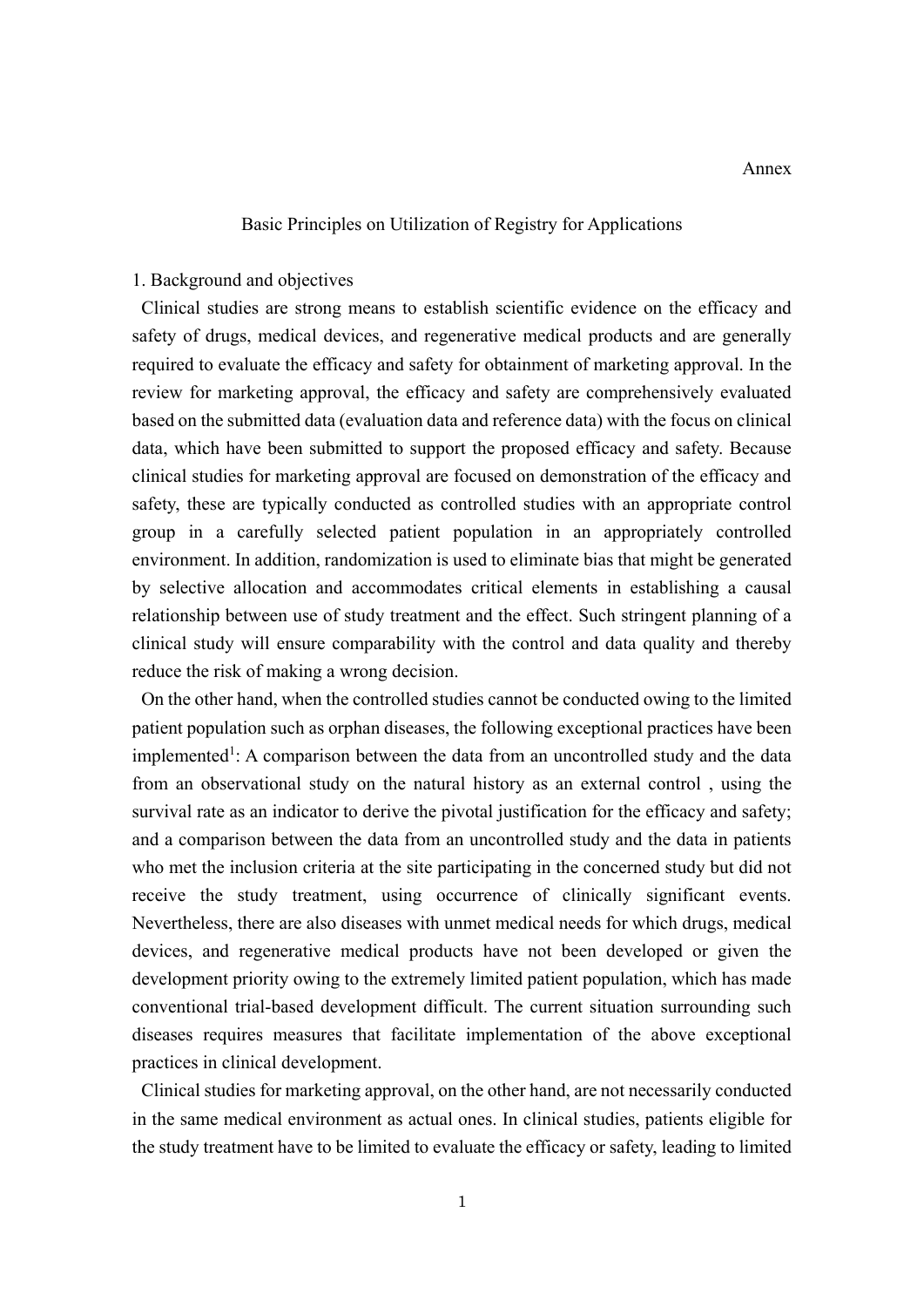information on the efficacy and safety at the approval, while the treatment, once approved, will be given to those with various characteristics.

In the current development of drugs and medical devices, therefore, an international movement toward utilization of Real World Data (hereinafter referred to as "RWD"), data obtained in the actual medical environment described below, is gaining momentum. For drugs, the International Council for Harmonisation of Technical Requirements for Pharmaceuticals for Human Use (hereinafter referred to as "ICH") published the Reflection Paper for GCP Renovation<sup>2</sup> in January 2017 and has proposed modernization of ICH E8 (General Considerations for Clinical Trials) and subsequent revision of ICH E6 (Guideline for Good Clinical Practice) in light of diversified study designs and data sources. For medical devices, the International Medical Device Regulators Forum (IMDRF) issued three guidelines<sup>3,4,5</sup> for regulatory authorities regarding utilization of registry data (Principles of International System of Registries Linked to Other Data Sources and Tools [2016], Methodological Principles in the Use of International Medical Device Registry Data [2017], and Tools for Assessing the Usability of Registries in Support of Regulatory Decision-Making [2018]).

In Japan, relevant ministerial ordinances and notifications have been enforced: Ensuring reliability of data attached to the application forms for re-examination/use-results evaluation and re-evaluation using the medical information database for post-marketing surveillance of drugs, medical devices, and regenerative medical products; basic principles in utilizing medical information database on pharmacovigilance; and points to consider for ensuring the reliability of post-marketing database study of drugs, medical devices and regenerative medical products.6,7,8,9,10,11

For utilization of the registry data, one set of RWD, "Japan Revitalization Strategy" revised in 2015 (Cabinet decision on June 30, 2015) announced the decision to promote development in Japan by construction of novel clinical development methodologies, more specifically, to construct the disease registry system and thereby proceed with construction of the clinical innovation network (hereinafter referred to as "CIN") that develops clinical development infrastructure based on the disease registry information. Since then, construction of individual disease registries and addressing considerations to promote the CIN have been proceeded, and joint industry-academia research-anddevelopment projects that utilize the registries have been supported.

Based on the above background, this notification has been prepared to provide Basic Principles for utilizing registry data regardless of country of the data source for the applications. The basic principles in this notification are developed for cases utilizing data only from the registry or complemented data formed by linking data from the registry to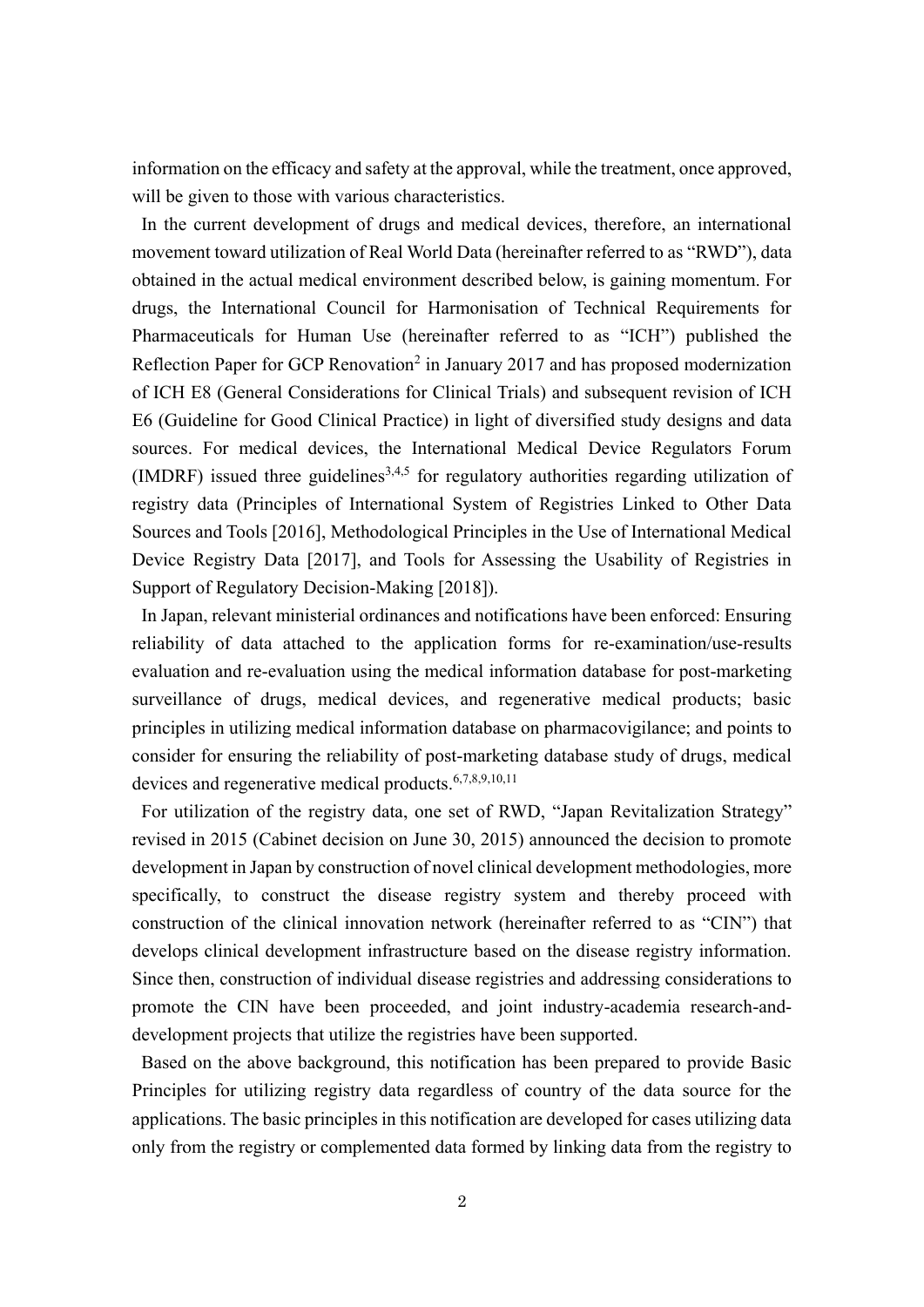information from the other data sources.

#### 2. Current status and issues to be addressed

RWD data sources includes medical records , claims , data from disease registries, product registries of drugs, medical devices, or regenerative medical products, and the other healthcare data sources (such as home appliances and mobile devices).

As described in the "1. Background and objectives" section, clinical studies for marketing approval are typically focused on demonstration of the efficacy and safety and conducted as a controlled studies with an appropriate control group in a carefully selected patient population in an appropriately controlled environment and thereby provide the data, which are different from RWD obtained in an actual medical environment in terms of the quality. As described in the "1. Background and objectives" section, on the other hand, in clinical studies for marketing approval, patients eligible for the study treatment have to be limited to evaluate the efficacy or safety, leading to limited information on the efficacy and safety. If it is available to use RWD as data source explaining the efficacy and safety by referring to the below-mentioned basic principles, such a use would be beneficial, for instance, from a viewpoint of the generalization potential. Such use of RWD, when available, would promote development of treatments for diseases which have been difficult for reasons such as an extremely limited patient population.

For use of RWD for marketing approval, some issues to be addressed are raised. For instance, most of RWD are not optimized for use in efficacy and/or safety evaluation of drugs, medical devices, and regenerative medical products. In addition, data from medical records and claims are not necessarily collected or organized for research purposes. When RWD is utilized in the efficacy and/or safety evaluation to obtain marketing approvals of drugs, medical devices, and regenerative medical products, quality of the collected data should be also considered. Furthermore, when data from an observational study, especially a retrospective one, are used to explain the efficacy, a plan and analysis can be performed multiple times by changing study design elements until desirable results are obtained. For reliability assurance of the results, it is therefore important to demonstrate the reliability of the data and transparency of the study design and analysis.

The registry is a data source that has the potential to be utilized in efficacy and/or safety evaluation of drugs, medical devices and regenerative medical products, because from the registry, information of interest can be obtained in accordance with the protocol; the data quality can be assured with minimized insufficient or missing data by specifying the procedures; and follow-up information can be collected where necessary. In development of drugs, medical devices, and regenerative medical products, the registry has been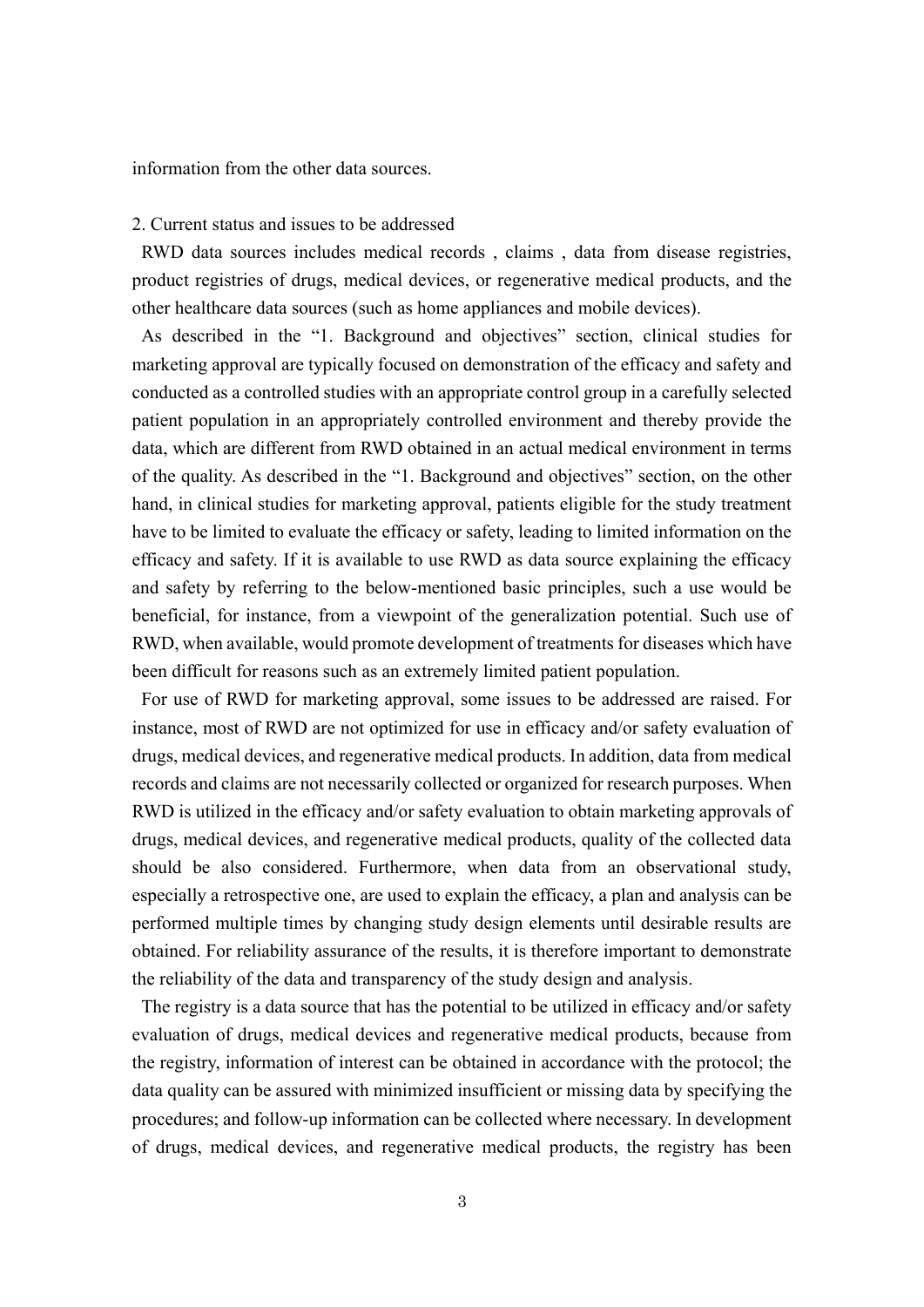conventionally used mainly at the planning stage of clinical studies for purposes such as a market survey, proposal of clinical study protocol, inclusion of subjects in clinical studies, and investigation to determine feasibility of clinical studies. As described in the "1. Background and objectives" section, evaluation using natural history data has been also used for the applications in cases where it is difficult to conduct a controlled study owing to the limited patient population, for instance, one of rare diseases. Furthermore, registry data are expected to promote development of drugs, medical devices, and regenerative medical products when used as an external control of a clinical study or clinical data for marketing application, or utilized for application of post-marketing reexamination/use-results evaluation or re-evaluation, in view of the Basic Principles.

## 3. Scope

The Basic Principles shall apply to cases where registry data are utilized mainly in documents of clinical data on items included in the application or notification (applications for approval, applications for re-examination/interim evaluation inspection/use-results evaluation, application for re-evaluation, application after conditional and time-limited approval, revision of package insert [hereinafter referred to as "applications"]) for drugs, medical devices and regenerative medical products submitted in accordance with the Act on Securing Quality, Efficacy and Safety of Pharmaceuticals, Medical Devices, Regenerative and Cellular Therapy Products, Gene Therapy Product, and Cosmetics

As described in the "1. Background and objectives" section, the Basic Principles are provided mainly on the assumption that the registry data are utilized, but are partially applicable to cases where data in the placebo group in the previous trials are utilized.

Because the Basic Principles are also partially applicable to efficacy and safety evaluation for the applications, using data from medical records, the relevant applicants are strongly encouraged to refer to this notification and discuss the applicability beforehand using the consultation service offered by Pharmaceuticals and Medical Devices Agency (hereinafter referred to as "PMDA").

### 4. Utilization of registry data for applications

In development of drugs, medical devices, and regenerative medical products, registry data are utilized, for instance, for the following cases  $(1)$  to  $(5)$ . Of these, cases  $(2)$  to  $(5)$ correspond to ones where the applicants (or sponsors/sponsor-investigators) utilizes registry data to explain the efficacy and/or safety in documents of clinical data for the applications.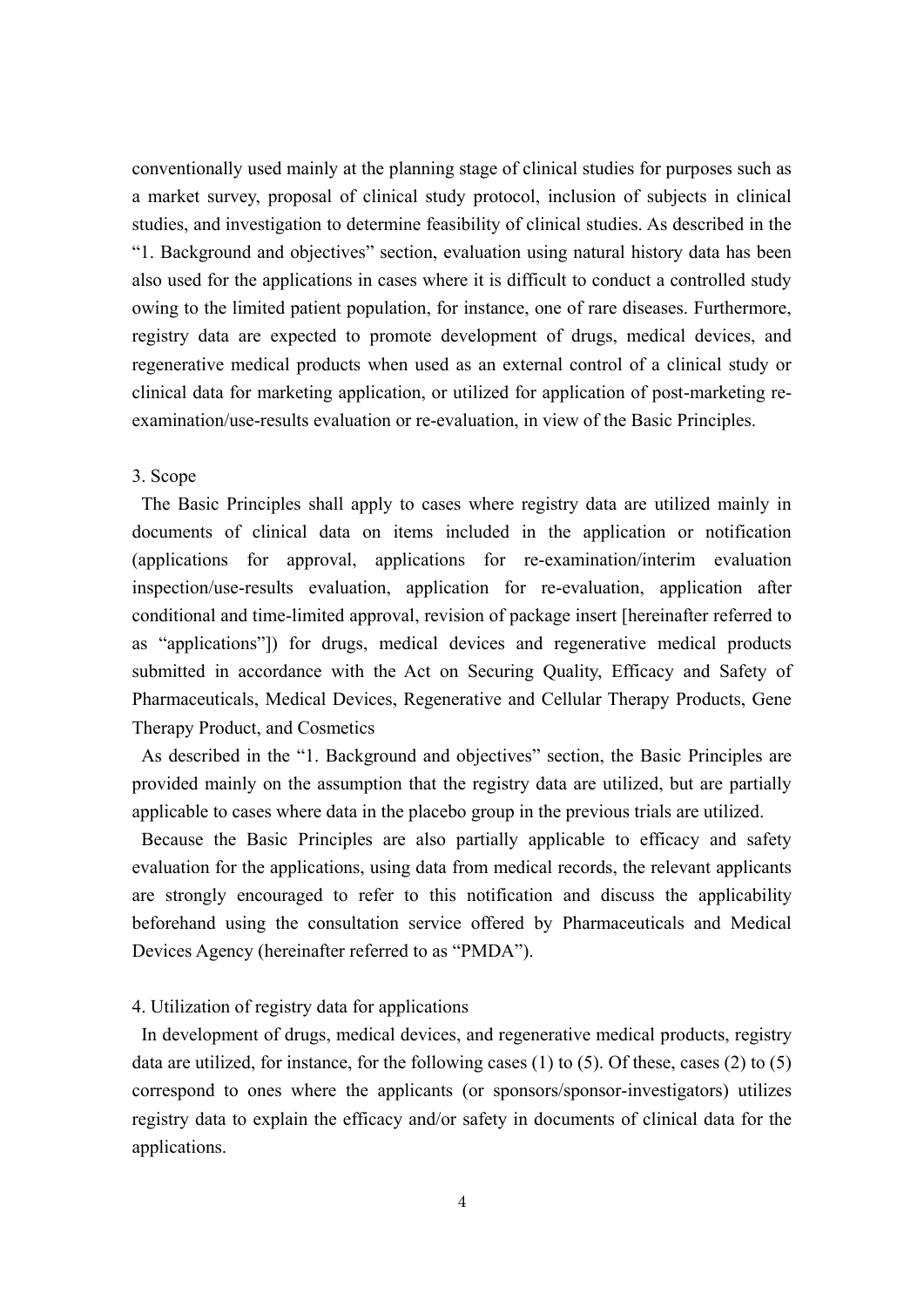(1) Utilization of registry data in investigation of feasibility at planning of a clinical study Disease registries are likely to be beneficial at the planning stage of clinical studies for purposes such as a market survey, proposal of clinical study protocol, inclusion of subjects in clinical studies, and investigation to determine feasibility of clinical studies, which have conventionally employed such registries, though. Especially, registry data on rare diseases are likely to be beneficial in grasping the number of patients and disease information.

Some diseases differ in severity, progression rate, affected organs, and symptoms depending on genotype or phenotype and thus present a different natural history for each subtype or have the natural history left poorly elucidated. If utilization of the registry data provides information about characteristics, symptoms, and progression rate and patterns of each subtypes, it would be useful in determining inclusion and exclusion criteria in clinical studies, disease stage to be treated, treatment period, frequency of data collection, endpoints, and target sample size.

(2) Utilization of registry data as an external control of clinical studies for efficacy and/or safety evaluation in applications.

In controlled studies, randomization is a critical procedure because it ensures comparability between groups and thereby minimizes potential bias in allocation of study treatment. For this reason, a pivotal study supporting the efficacy and safety for the applications should be basically conducted as a randomized controlled study in light of the evidence quality as long as such a study is feasible for the target diseases or investigational intervention.

There are, however, some studies that are difficult to conduct as randomized controlled studies with the control group owing to the target disease, which is rare or occurs only in children and thus has a limited patient population. In such a study, even with a limited sample size, the control group with patient characteristics matching those in subjects enrolled in the concerned study may be established by utilizing the registry data as the external control. In addition to utilization as the external control, the registry data may be used to derive a reference value with justified clinical significance for establishment of the efficacy threshold in clinical studies only including the study treatment group. For such a study, a more appropriate threshold may be established by estimating a treatment effect in the population that is formed based on individual patient data to have patient characteristics matching those in subjects enrolled in the concerned study. It should be, however, noted that the data quality may be different from that in a controlled study in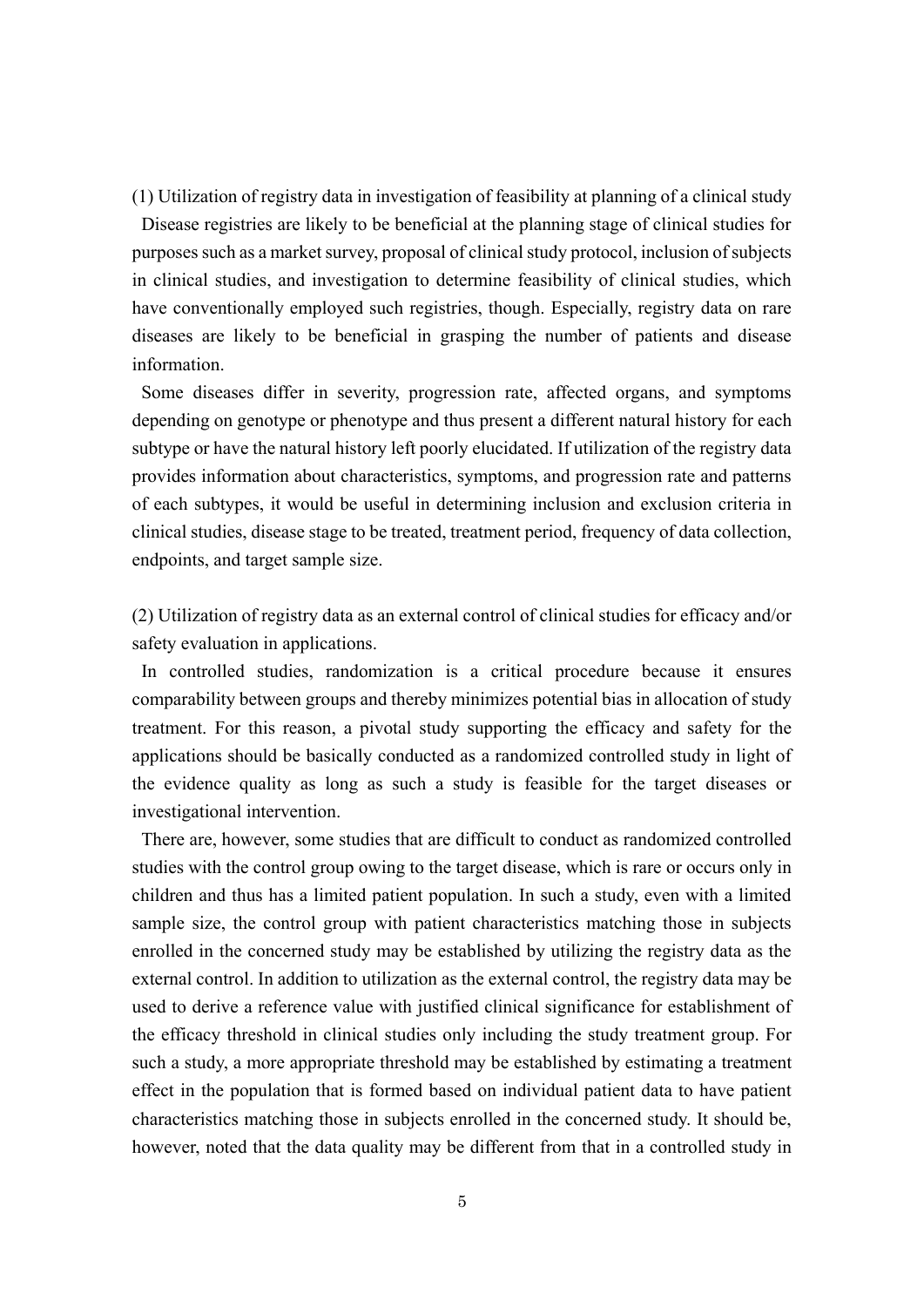terms of study design properties such as comparability as well as data integrity and accuracy, thereby potentially affecting the efficacy and safety evaluation.

For points to consider for utilizing registry data as an external control of clinical studies for efficacy and/or safety evaluation in the applications, refer to Sections 5 and 6.

(3) Utilization of registry data as complement or substitute of clinical study for efficacy and/or safety evaluation in applications.

If the registry covers data associated with usage of the target drugs, medical devices, or regenerative medical products of interest, the concerned data may be used in efficacy and/or safety evaluation in some cases. For instance, the efficacy and/or safety of drugs or regenerative medical products already approved in Japan may be evaluated using registry data for development for indication extension and revision of package inserts in the following cases: Where the "Dosage and administration" section has been established based on conditions in the clinical studies submitted for the corresponding approval because these studies included a particular part of the patient population; and where the package insert statement limits the target population, but the drugs or products have been used in the other part of the population in clinical settings because such a use is considered to have no large impact on the efficacy or safety. In addition, the efficacy and/or safety of a medical device already approved in Japan may be also evaluated using registry data instead of clinical study data in the case where clinical studies are difficult to be conducted owing to difficulty in recruiting subjects for development for indication extension that target a pediatric or rare disease or a highly urgent disease for which immediate remedies are socially demanded owing to its significant impact on public health. Furthermore, the efficacy and/or safety may be explained using the registry data as a complement in addition to clinical study data. It should be, however, noted that utilization of the registry data may increase the generalization potential, but the data quality may be different from that in a clinical study as described in (2), thereby potentially affecting the efficacy and safety evaluation.

For points to consider for utilizing the registry for efficacy and/or safety evaluation in the applications, as a complement or alternative to the clinical studies if it covers data on drugs, medical devices, and regenerative medical products of interest, refer to Sections 5 and 7.

(4) Utilization of registry data in evaluation of drugs and medical devices with conditional approval and of regenerative medical products with conditional and time-limited approval Registry data may be utilized in efficacy and/or safety evaluation of drugs and medical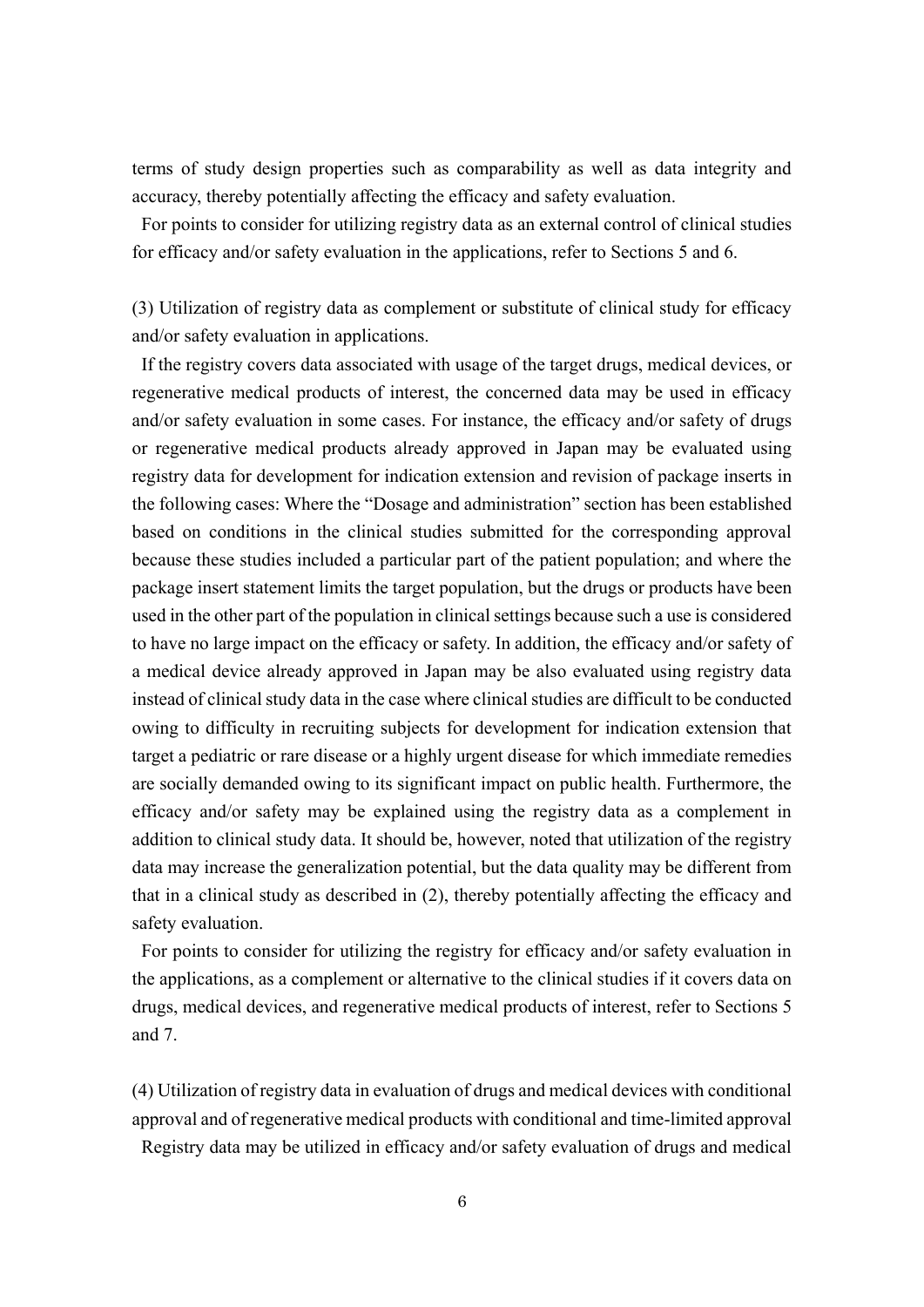devices with conditional approval and of regenerative medical products with conditional and time-limited approval, for instance, in the following methods. The efficacy and/or safety of drugs, medical devices, or regenerative medical products are explained by comparing its users' and non-users' data within the registry or by utilizing the registry data with the focus on results on an outcome unlikely to be affected by an investigator aware of study treatment such as a clinically objective one (e.g., overall mortality, tumor size).

For points to consider for utilizing the registry data in efficacy and/or safety evaluation of drugs and medical devices with conditional approval and of regenerative medical products with conditional and time-limited approval, refer to Sections 5 to 7.

## (5) Utilization of registry data in post-marketing efficacy and/or safety evaluation

Registry data may be utilized in post-marketing efficacy and/or safety evaluation by the following methods: Efficacy and/or safety of drugs, medical devices, or regenerative medical products are explained by comparing its users' and non-users' data in clinical settings within the disease registry or based on results in the product registry. To explain the post-marketing efficacy evaluation using the registry, if applicable, refer to the Basic Principles. If an all-case surveillance assigned as a condition for approval is planned to evaluate all the investigations using the registry, the applicants have to explain that the concerned registry has enrolled all the users of the approved drugs, medical devices, or regenerative medical products.

For points to consider for utilizing registry data in post-marketing efficacy and/or safety evaluation, refer to Sections 5 to 7.

# 5. General points to consider

General points to consider for utilizing registry data for the applications are as follows. The followings don't indicate essential points to every situation.

In addition, when utilizing registry data for efficacy and/or safety explanation in the applications of a specific product item, the applicants should justify the concerned utilization method in the submitted data, including the purpose of the utilization, limitations of the data sources used, and a potential impact of such limitations on the results.

(1) Considerations for protection of personal information and patients' consent

For considerations for protection of personal information in and patients' consent to usage of registry data in the applications, refer to "Points to Consider for Ensuring the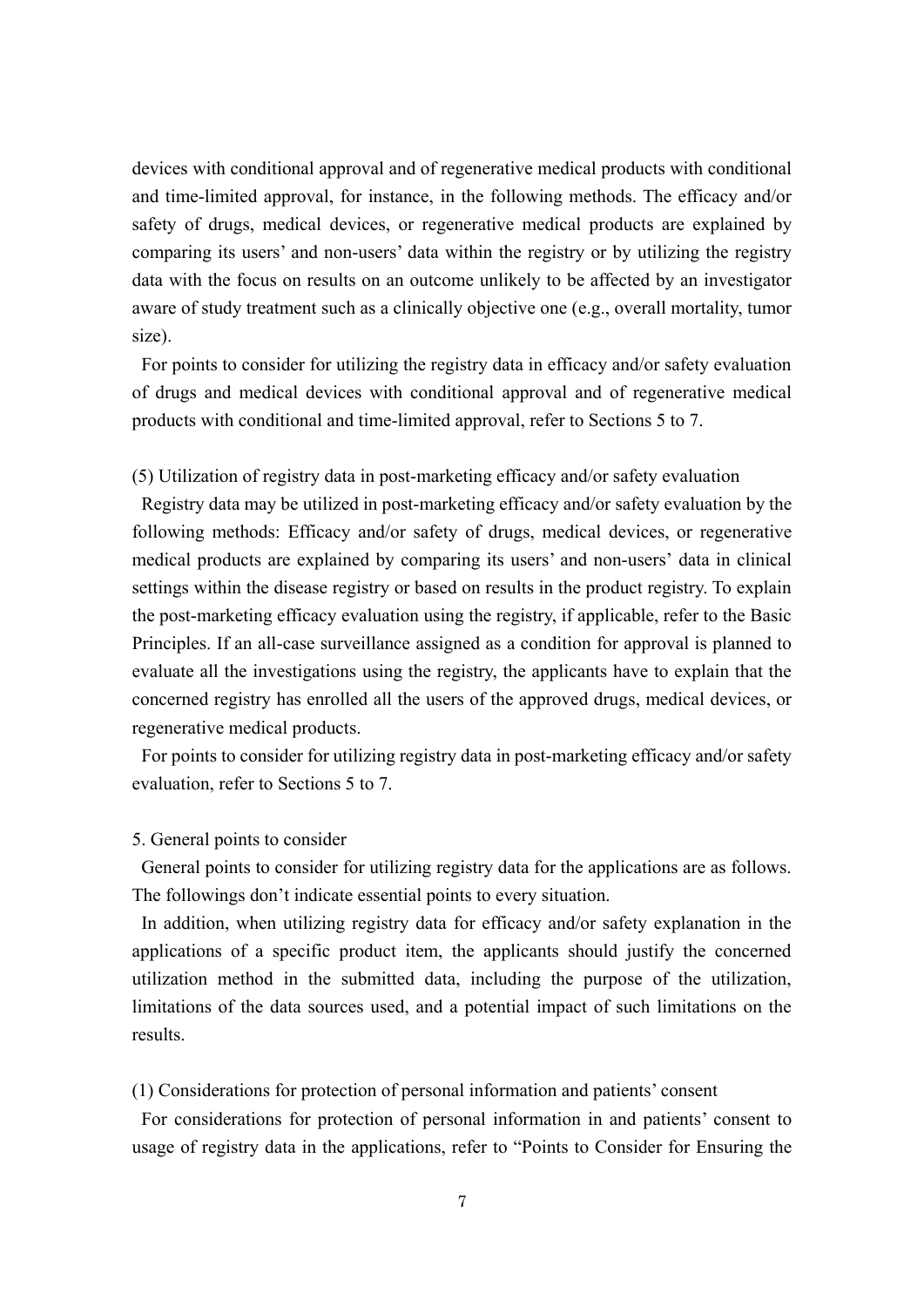Reliability in Utilization of Registry Data for Applications."

## (2) Reliability of registry data utilized

Reliability of data collected should be assured according to the purpose of utilizing the registry data (refer to "Points to Consider for Ensuring the Reliability in Utilization of Registry Data for Applications). If the registry data are used as the major evidence on efficacy and safety in the applications especially in the case applicable to any of 4. (2) to (5), reliability of data not only on efficacy/safety endpoints but also on factors likely to affect results from efficacy and/or safety evaluation should be ensured accordingly.

If registry data are utilized as the major evidence on the efficacy and safety of a specific product item for the applications, items required for ensuring reliability of the data may differ depending on the purpose of utilizing the registry. The applicants (or sponsors/sponsor-investigators) are therefore encouraged to discuss reliability of the concerned registry data beforehand using the consultation service offered by PMDA.

## (3) Appropriateness of registry data utilized

When the registry to be used is examined according to the purpose of utilization, cautions should be taken to avoid usage of the registry data potentially leading to wrong interpretation or conclusion on development of drugs, medical devices, and regenerative medical products to be investigated, and selection of the concerned registry should be justified. If there are multiple potential registries, selection of the registry to be used must be justified by presenting reasons for selecting the concerned registry and for not selecting the other potential registries. As described in the "2. Current status and issues to be addressed" section, when registry data are used to explain the efficacy especially in a retrospective observational study, a plan and analysis can be performed multiple times by changing study design elements until desirable results are obtained, and thus appropriateness of the selection should be explained from the concerned viewpoint.

It is important to determine whether the registry data can be used in view of the purpose of utilization in both a prospective and retrospective observational study.

When foreign registry data are utilized, appropriateness of extrapolating the registry data to Japanese should be examined with reference to "Ethnic Factors in the Acceptability of Foreign Clinical Data" (PMSB Notification No. 739, ICH E5 Guideline, dated August 11, 1998).

When utilizing registry data as the major evidence on the efficacy and safety of a specific product item for the applications, the applicants (or sponsors/sponsor-investigators) are strongly encouraged to discuss the usage plan and appropriateness of positioning of the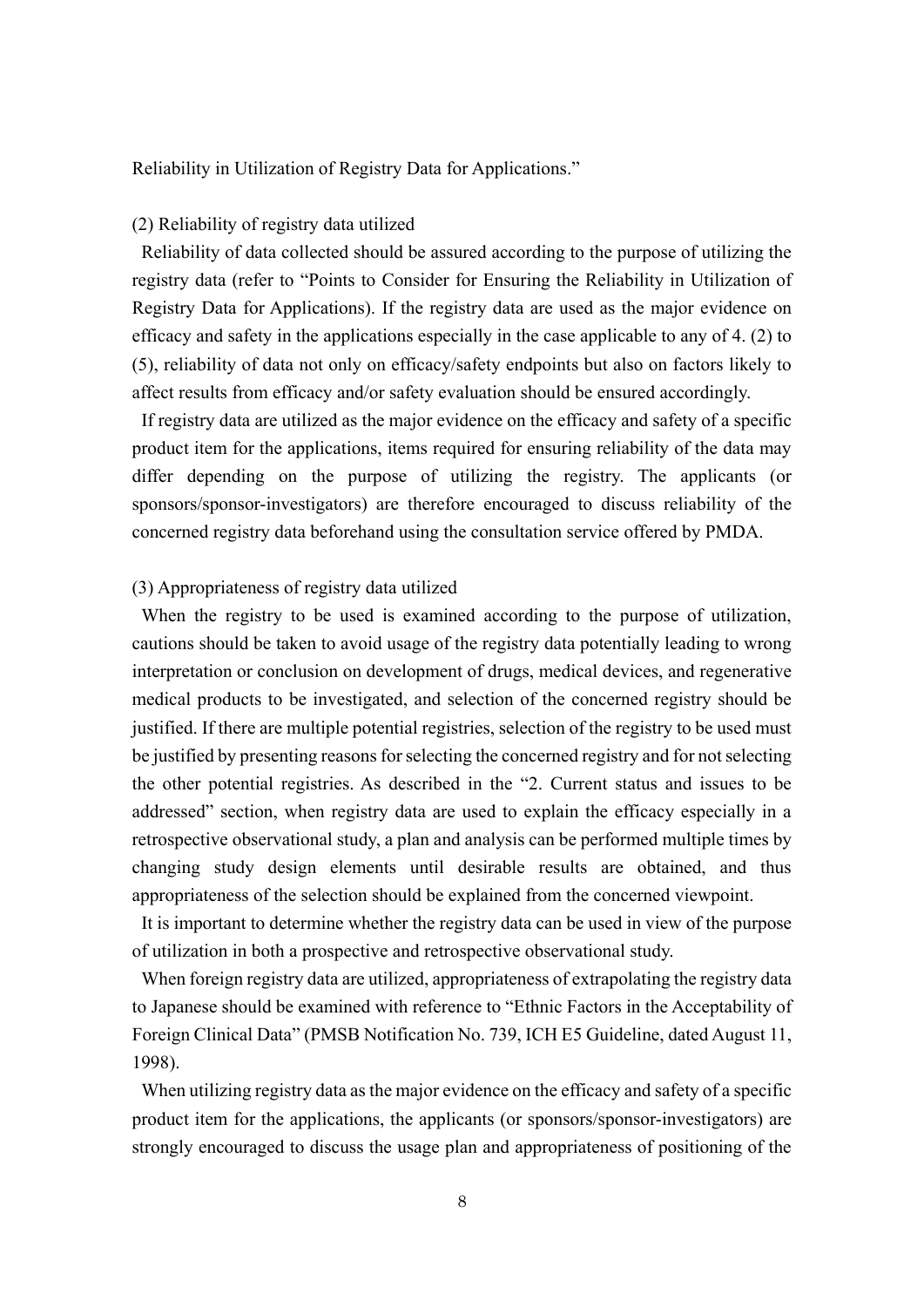concerned registry data in a clinical data package for the applications in view of the purpose of the utilization beforehand using the consultation service offered by PMDA.

(4) Early consultation with those who construct registry (registry holder)

There may be the following cases in utilization of registry for the applications: Utilization of the registry constructed in expectation of its usage; Consideration for utilization of the registry constructed without expectation of its usage.

If the applicants (or sponsors/sponsor-investigators) consider utilizing registry data for the applications of drugs, medical devices, or regenerative medical products, it is important to investigate registries potentially to be utilized for the applications at an early stage and consult the registry holders about identification of issues to be addressed and potential actions to be taken for such usage early.

The applicants are encouraged to discuss such matters using the consultation service offered by PMDA beforehand, taking into account the type of the registry to be used, an existing one or a newly constructed one.

6. Points to consider for utilizing registry data as an external control of clinical studies for efficacy and/or safety evaluation in applications

As described in 4. (2), the registry data may be used as an external control in cases where a randomized controlled study is difficult to be conducted. In cases where the natural history data obtained from the registry are used as an external control of a clinical study, the data used as the external control are not obtained through a randomization procedure and have bias attributable to the inclusion method and follow-up of patients, exposure of study treatment, definitions of endpoints, measuring method and measurement interval for endpoints, causing potential bias in estimation and group comparison of treatment effect. In light of this, the following points should be considered.

In addition, the followings don't indicate essential points to every situation, and to what extent individual points should be adhered to differ depending on the situation.

Because a range of the data required differs depending on the purpose of utilization such as whether the data are to be used in evaluation for the applications, post-marketing surveillance, etc., the external control or complementary explanation, the applicants are strongly encouraged to discuss the concerned utilization using the consultation service offered by PMDA.

#### (1) Registry patient population

The population to be used as an external control of a clinical study should have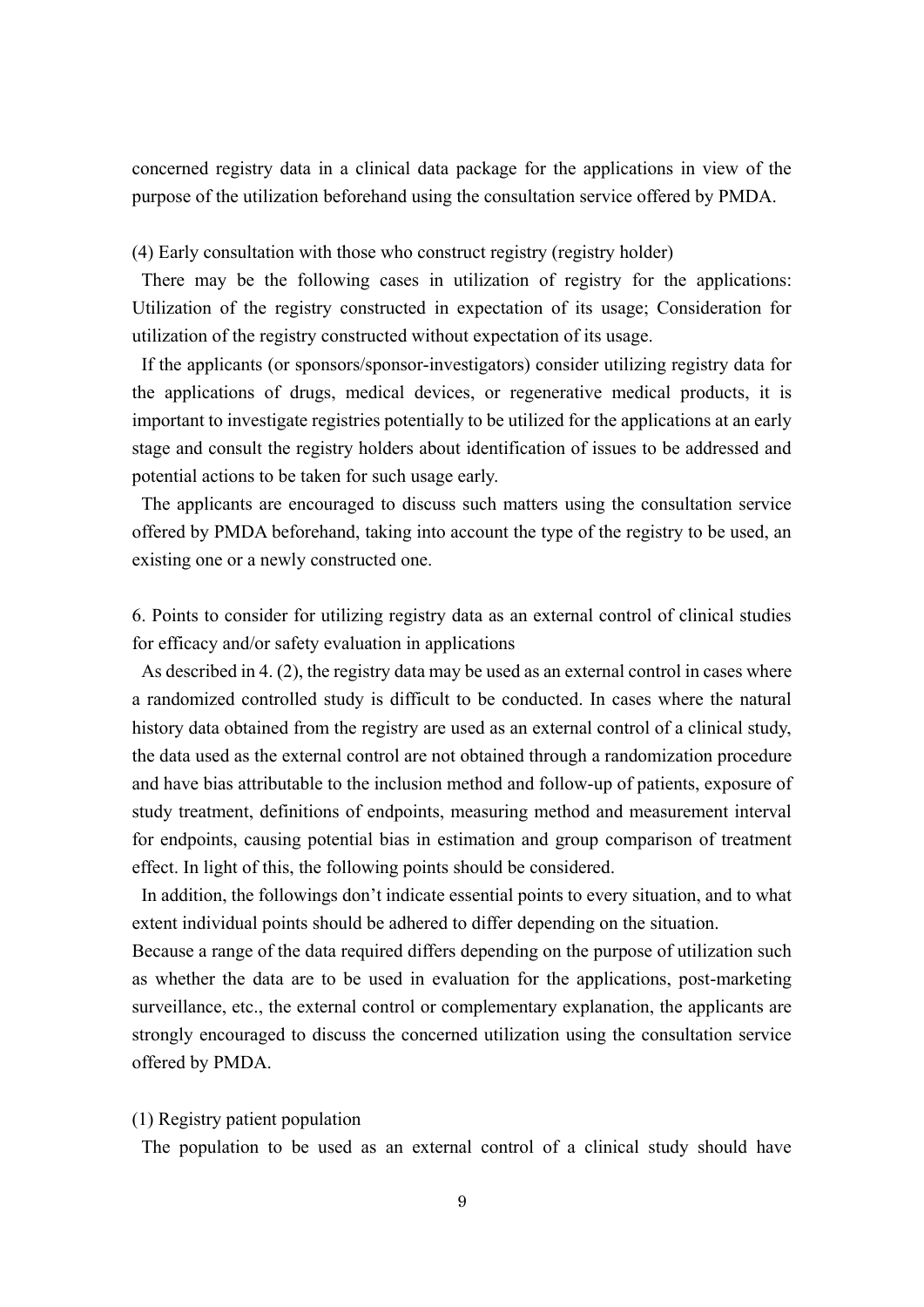characteristics that potentially affect the outcome, such as disease severity, duration of the disease, and prior treatment, similar to those in the study treatment group in the clinical study to be conducted. The patient population covered by the registry, therefore, should include as many patients potentially eligible for the clinical study as possible (selected in accordance with the inclusion and exclusion criteria).

To justify the comparison using the external control, the following status should be explained: The patient population extracted from the registry in accordance with the inclusion and exclusion criteria in the clinical study have characteristics similar to those in the study treatment group in the clinical study so that the impact of such a usage on the efficacy and/or safety evaluation is minimized. A statistical analysis plan should be developed beforehand, clearly specifying the extraction conditions of patients, to explain that the data are not arbitrarily extracted for efficacy and safety evaluation, and patients eligible for the evaluation are included.

Besides a viewpoint whether the resultant populations have similar patient characteristics, if the enrollment condition differs between the registry and clinical study, the applicants should confirm that the concerned difference has minor impact, and thus the registry patient population is appropriate for evaluation of the investigational treatment.

Furthermore, the registry used should be explained to be representative of the target population of the clinical study and thus suit the purpose of utilization. In this case, distributions of the patient populations in the clinical study and registry should be explained.

For comparison with the external control, it should be noted that comparison of the efficacy and/or safety may be difficult if registry data are collected in greatly different timing from that when the clinical study is conducted, and definitions of the disease, diagnosis criteria, or the treatment system have been changed in the meantime.

For others, there may be a case where data from the placebo group in a clinical study and the natural history data are pooled for evaluation, but such pooled evaluation should be adequately justified in terms of similarity of the collected data on characteristics potentially affecting the outcome as described above and viewpoints on diagnosis criteria for a disease and treatment system as described in (5) below.

If data from registry are collected simultaneously with a clinical study, consideration should be given about whether the comparability of the patient population in the study with that from the registry can be justified because the patient population extracted from the registry in accordance with the inclusion and exclusion criteria of the study tends to include more patients who have found it difficult to participate in the study for some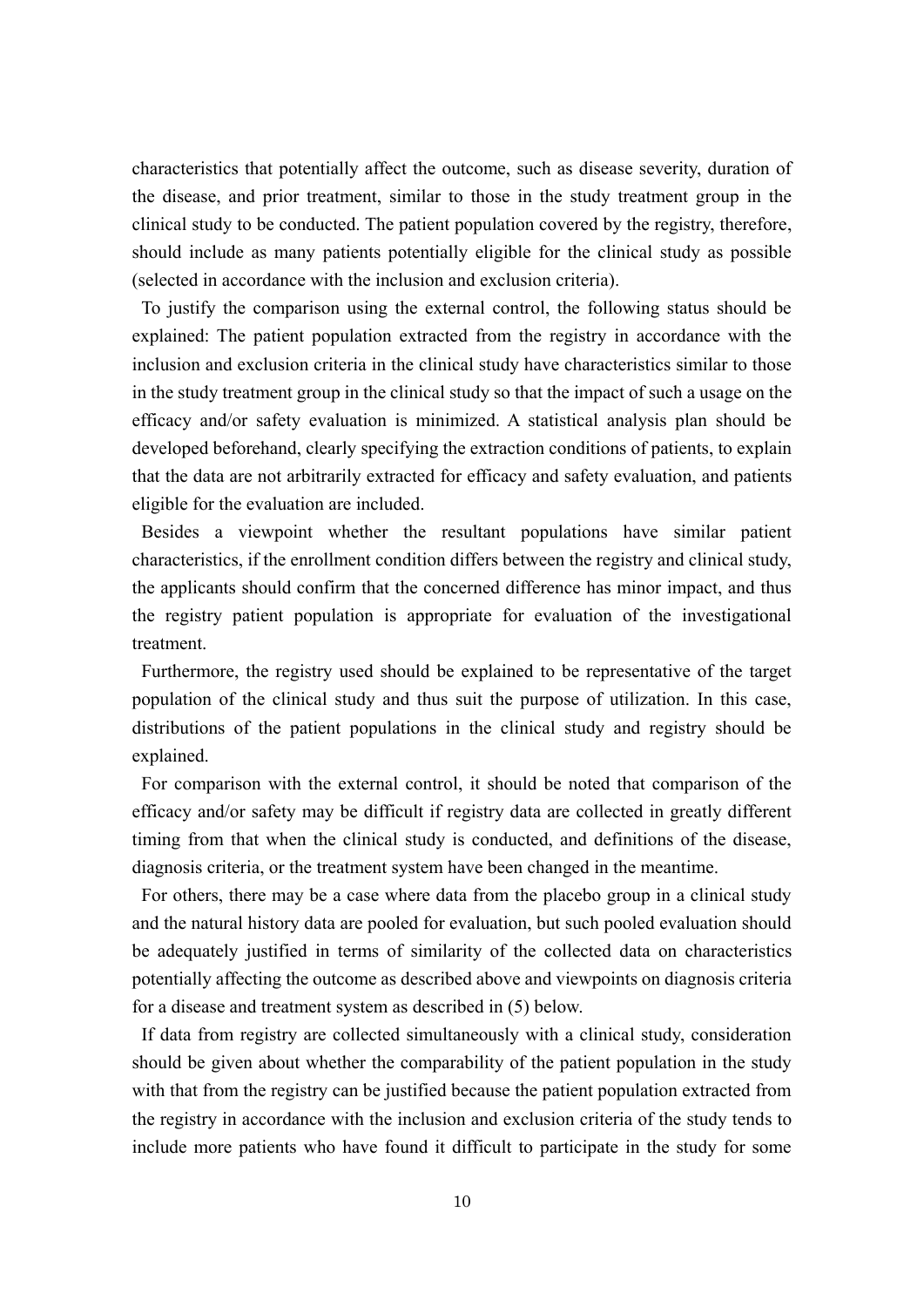reason.

## (2) Endpoints

When registry data are used as an external control of a clinical study, the following cases would make it difficult to compare data on endpoints between the registry and study: Endpoints to be evaluated in the registry are not clearly defined; and the evaluation methods are not standardized. The endpoints, therefore, should be adequately justified, for instance, in terms of whether the endpoints evaluated in the study are also evaluated in the registry in accordance with the same criteria or not. If an endpoint is subjectively evaluated, measures to reduce bias such as a double-blind controlled design and evaluator training should be considered for the clinical study. If registry data are used as an external control, subjective evaluation would have bias attributable to subjects or measurers depending on perceptions about the treatment and psychological state even with measures to reduce bias such as evaluator training taken, and it would raise a concern that the bias affects comparisons between the clinical study data and registry data. Such an evaluation is unlikely to be justified. Appropriateness of the endpoints, therefore, should be carefully examined.

## (3) Evaluation period

Depending on the endpoint, evaluation for an extended period is required. For prospective data collection, if any, the registry should be provided with an organization or system that ensures data collection during a period appropriate for the purpose of utilization. Registry data, collected in either prospective or retrospective manner, may be difficult to be used as an external control in the case where differences in evaluation timing for individual patients significantly compromise the comparability or where quality of the data collection is not consistent. Registry and clinical study, if both designed beforehand to provide comparable data from viewpoints of the evaluation method and timing, would have an increased possibility of data utilization. In addition, the baseline should be also specified beforehand if registry data are used as an external control.

#### (4) Statistical method

By adequately characterizing data to be evaluated and then exploring the statistical methods, the most appropriate method for the purpose of utilization should be selected. In addition, the statistical analysis plan should be developed beforehand to specify the statistical method to be used and criteria for the positive efficacy (or absence of the safety concern) clearly. In this statistical analysis plan, handling of missing data should be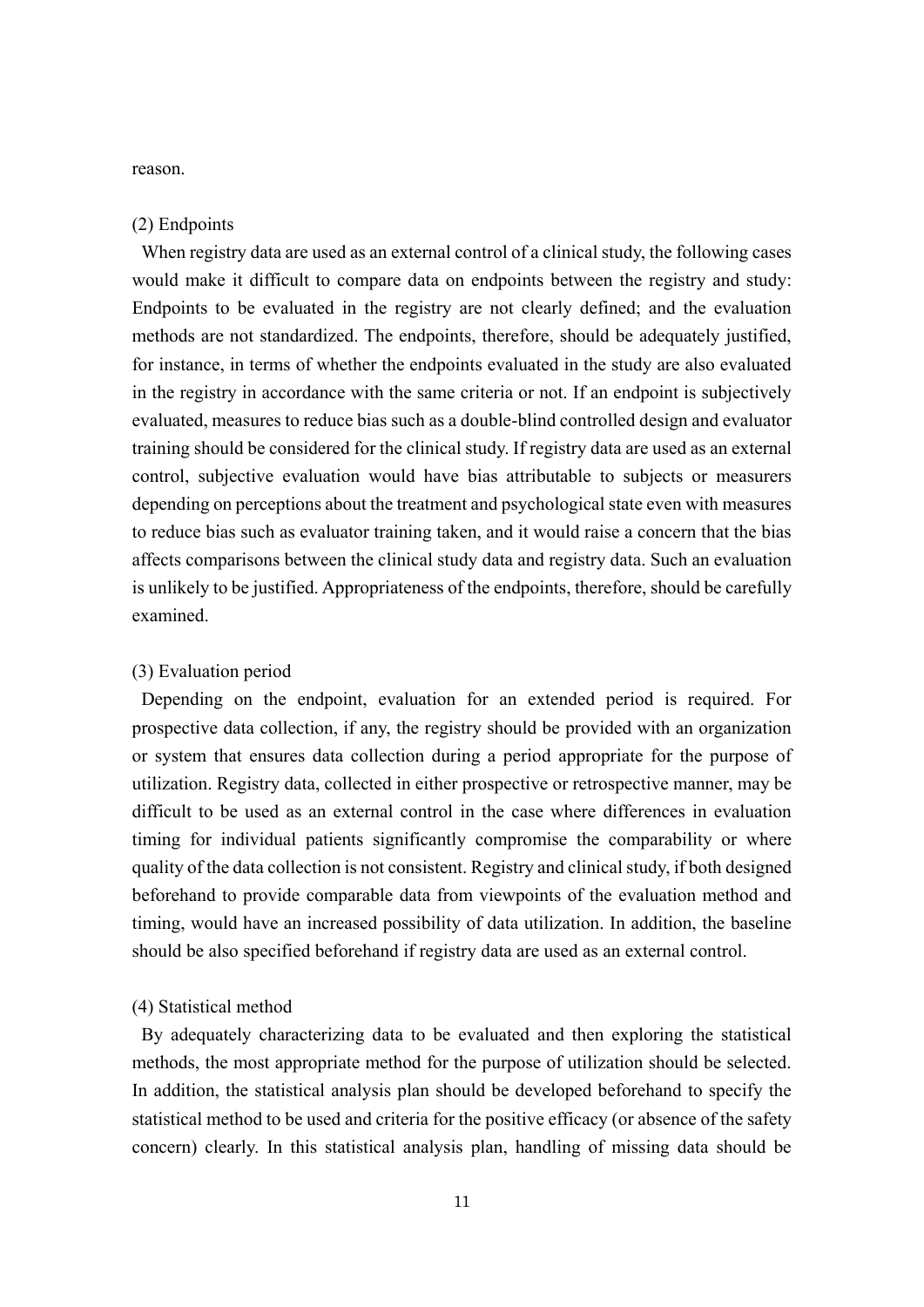specified as well. Furthermore, analysis procedures such as a sensitivity analysis one should be included to determine to what extent potential bias affects the results and subsequent efficacy evaluation. In addition, for the selected statistical method, its selection should be justified.

(5) Type of observational study for natural history (prospective or retrospective)

The newly constructed registry and existing registry utilized to collect data prospectively are likely to be used with the following viewpoints taken into account comprehensively.

- Data on endpoints subject to intended comparison and the other data on patients can be collected.
- For definitions of the disease, severity classification, and treatment system, the latest standard versions are consistently available.
- Standardized medical terms and measurement methods are available.
- The plan and written procedures can be prepared beforehand.
- Evaluation can be performed on a consistent schedule across patients.
- Attending physicians can be provided with standard procedures (clinical evaluation, etc.).
- Information on the same items can be collected from all patients.
- Information on time of onset, history of prior treatment, treatment course, drugs in use, basic treatment, etc. can be collected.

Especially, attention should be paid to retrospective usage of data, and the following situations can affect efficacy and/or safety evaluation. If the evaluation is significantly affected, usage of the registry may be restricted or declined.

- Data on endpoints and the other data on patients that should have been collected are not collected.
- Medical terms have been changed with time or used differently among sites participating in the registry, making it difficult to apply the terms in a standardized manner.
- Differences in evaluation timing among individual patients significantly compromise the comparability.
- Characteristics of patients in the registry are different from those of subjects in the clinical study (e.g., the natural history study targets patients only in a severe condition, while the clinical study also includes those in a mild condition).
- Records on patients are not described enough to specify onset of the disease or symptom, rationale for the diagnosis, severity, treatment course, etc.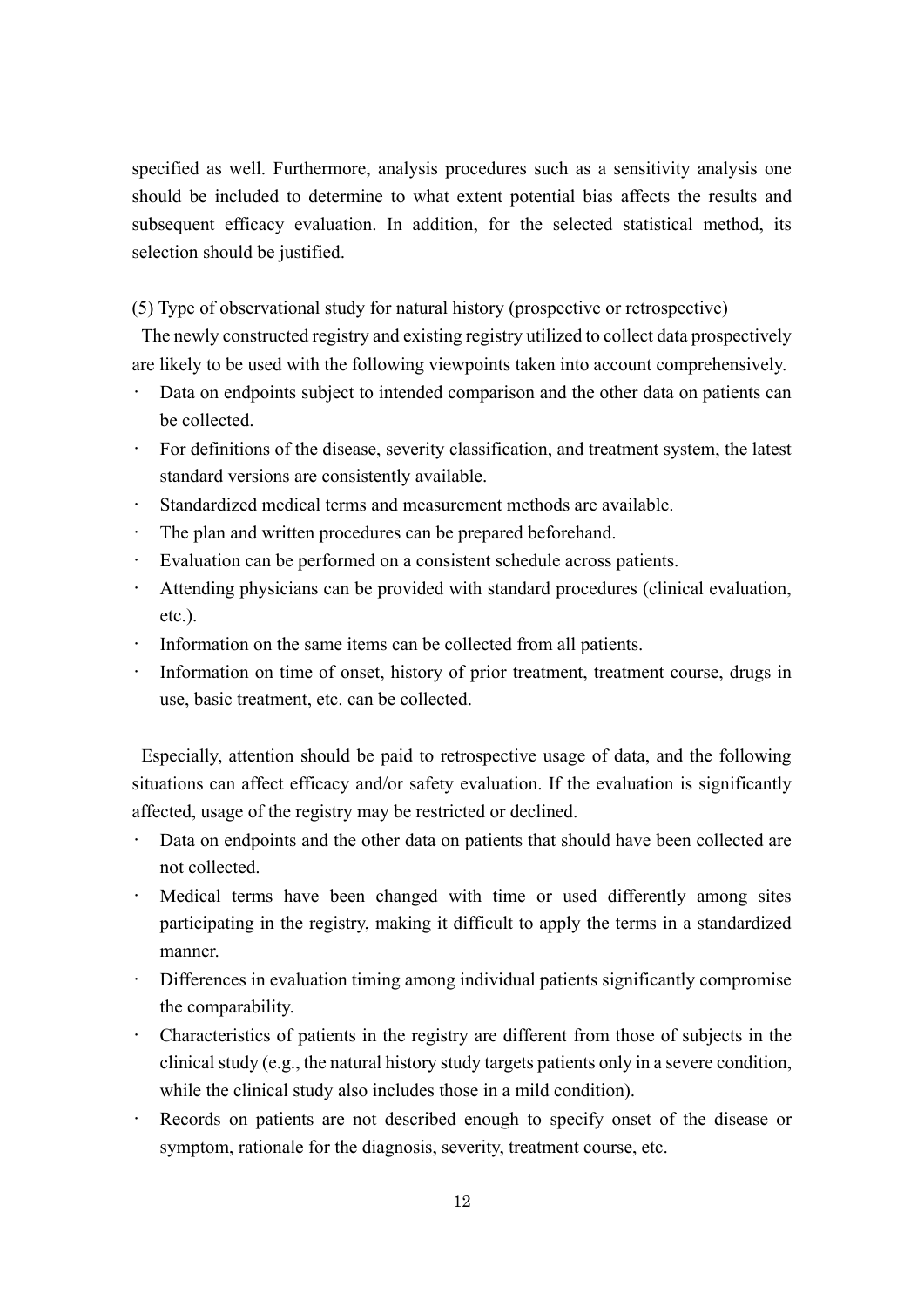7. Points to consider for utilizing data of drugs, medical devices and regenerative medical products from the registry for efficacy and/or safety evaluation in the applications

(1) Cases of utilizing data of drugs, medical devices and regenerative medical products from the registry for efficacy and/or safety evaluation in the application, etc.

As described in 4. (3) to (5), if registry covers data of drugs, medical devices, or regenerative medical products of interest as shown in the following cases, usage of the registry data may enable efficacy and/or safety evaluation of the products of interest. In the efficacy and/or safety evaluation, comprehensive consideration should be given to results from the previously conducted clinical studies and evidence from the registry data to be used.

- ① Case where the potential of the applications or revision of the package insert using the registry data is considered for drugs or regenerative medical products already approved in Japan because the scope of the approval is restricted or cautions are raised in the Precautions for Use sections (Precautions Concerning Indications, Precautions Concerning Dosage and Administration, etc.) owing to the limited clinical study results which were submitted for the existing approval and covered a particular part of the patient population, but the drugs or products have been used in the other part of the population in clinical settings.
- ② Case where potential of the applications in the additional part of the patient population or revision of the package insert using the registry data is considered for medical devices already approved in Japan and overseas because the clinical study results submitted for the existing approval covered only a particular part of the patient population or the disease, but the product has been used in the other part of the patient population (such as pediatric patients) in clinical settings based on the mechanism of action of the product.
- ③ Case where for drugs, medical devices, and regenerative medical products, clinical study results that can be used as the application data/documents are available, but the registry data are used as a complement to explain the efficacy and/or safety (e.g., the clinical studies included a particular part of the patient population).
- ④ Case where for drugs with conditional approval in Japan, post-marketing surveillance necessary for re-confirmation of the efficacy and safety of the concerned drugs are conducted using the registry data to submit an application for interim evaluation inspection.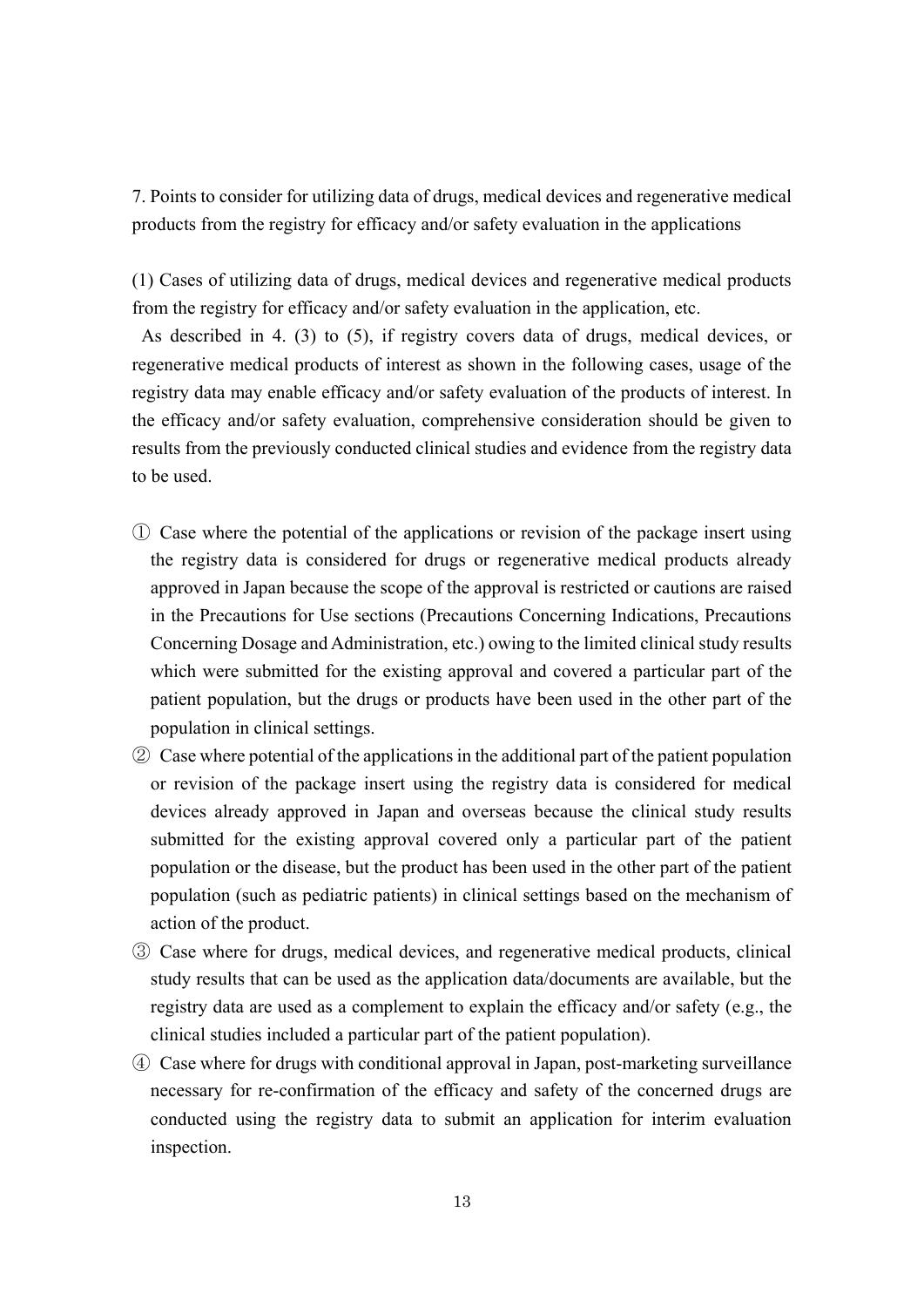- ⑤ Case where for medical devices with conditional approval in Japan, post-marketing surveillance necessary for re-confirmation of the efficacy and safety of the concerned medical devices are conducted using the registry data to submit an application for useresults evaluation.
- ⑥ Case where for regenerative medical products with conditional and time-limited approval in Japan, post-marketing surveillance necessary for re-confirmation of the efficacy and safety of the concerned regenerative products are conducted using the registry data to submit the applications.
- ⑦ Case where for drugs, medical devices, or regenerative medical products, postmarketing surveillance are conducted using the registry data.
- ⑧ Case where data on endpoints that are difficult to be specified in clinical studies (e.g., endpoints that cannot be specified owing to the limited number of patients relative to frequency of the event) or evaluated in clinical studies owing to the need of long-term evaluation are collected from the registry for the applications.

Because a range of the data required differs depending on the purpose of utilization such as whether the data are to be used in evaluation for the applications, post-marketing surveillance, etc., the substitute of a clinical study, and complementary explanation, the applicants are strongly encouraged to discuss the concerned utilization using the consultation service offered by PMDA. Points in (2) to (5) below should be considered.

# (2) Patient population to be evaluated

To extract data of the patient population from the registry data, the appropriate population should be specified according to the purpose of utilizing the concerned data. Information to be extracted includes patient characteristics such as age, sex, and severity of the disease as well as factors that may significantly affect the efficacy and safety evaluation such as relevant therapies and drugs.

For instance, for utilization of the registry data as pivotal data, as described in 6. (1), a statistical analysis plan should be developed beforehand, clearly specifying the extraction conditions of patients, to explain that the data are not arbitrarily extracted for efficacy and safety evaluation, and patients eligible for the evaluation are included. In addition, for the extraction, as described in 6. (5), definitions of items entered in the registry as well as medical terms and measurement methods should be justified for use of the evaluation.

For medical devices, when the registry data are used as pivotal data alternative to a clinical study in efficacy and/or safety evaluation, it should be noted that extracted information on patient characteristics has to include not only the above-mentioned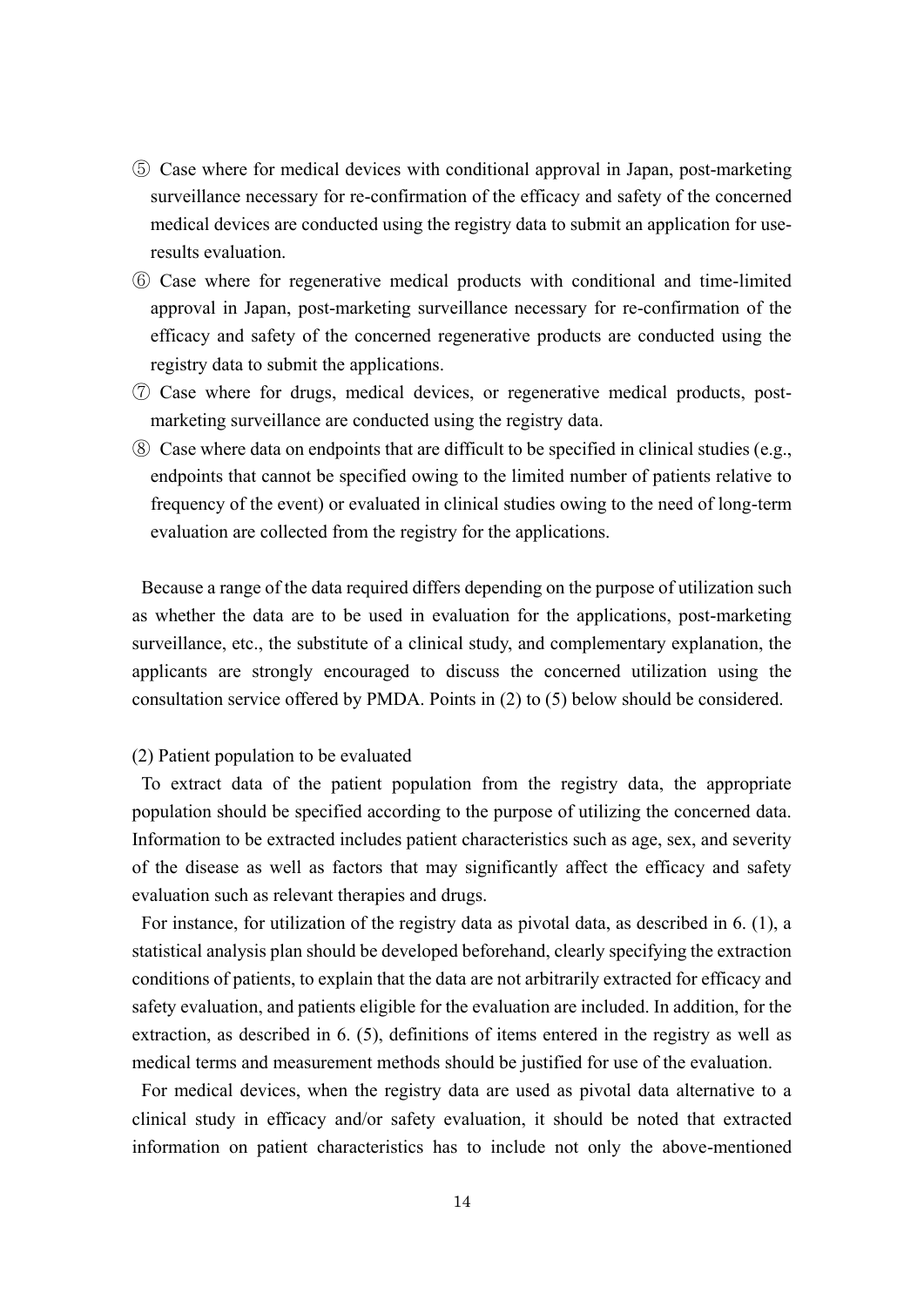information but also product information considered necessary for the evaluation according to properties of each medical device (information allowing identification of the product such as the product name and size and quantities used).

# (3) Endpoints

Points to consider for extracting data on specific endpoints from the registry data are basically the same as those in 6. (2). The applicants are required to explain that endpoints appropriate for the purpose of utilizing the data have been selected in terms of whether definitions of individual endpoints and evaluation methods are adequately standardized in light of the purpose of utilization; whether each site has entered information on examinations and treatment in the registry in accordance with the definitions and evaluation methods; and whether the registry includes data timely appropriate for the efficacy and/or safety evaluation. In addition, for missing data, if any, the impact on the efficacy and safety evaluation should be explained.

## (4) Evaluation period

Points to consider are basically the same as those in 6. (3), and follow-up evaluation in patients treated may be required depending on characteristics or intended use of the product. For instance, such an evaluation is applicable to products that are expected to become effective with post-treatment time. In such a case, the registry has to have a system that can implement follow-up and collect data continuously. The evaluation schedule and follow-up intervals are desirably specified beforehand so that each patient will be evaluated by a standardized method in light of the purpose of utilization.

#### (5) Statistical method

Points to consider are as described in 6. (4).

## 8. Conclusions

This notification represents the current principles, and its contents would be updated where necessary. In the future, accumulation of experience with utilization of registries and advances in medical information communications technologies will solve various issues currently recognized. Through adaptation to changes in situations and technologies, enhanced utilization of registries is expected.

#### 9. Glossary

Terms in this notification are defined as follows: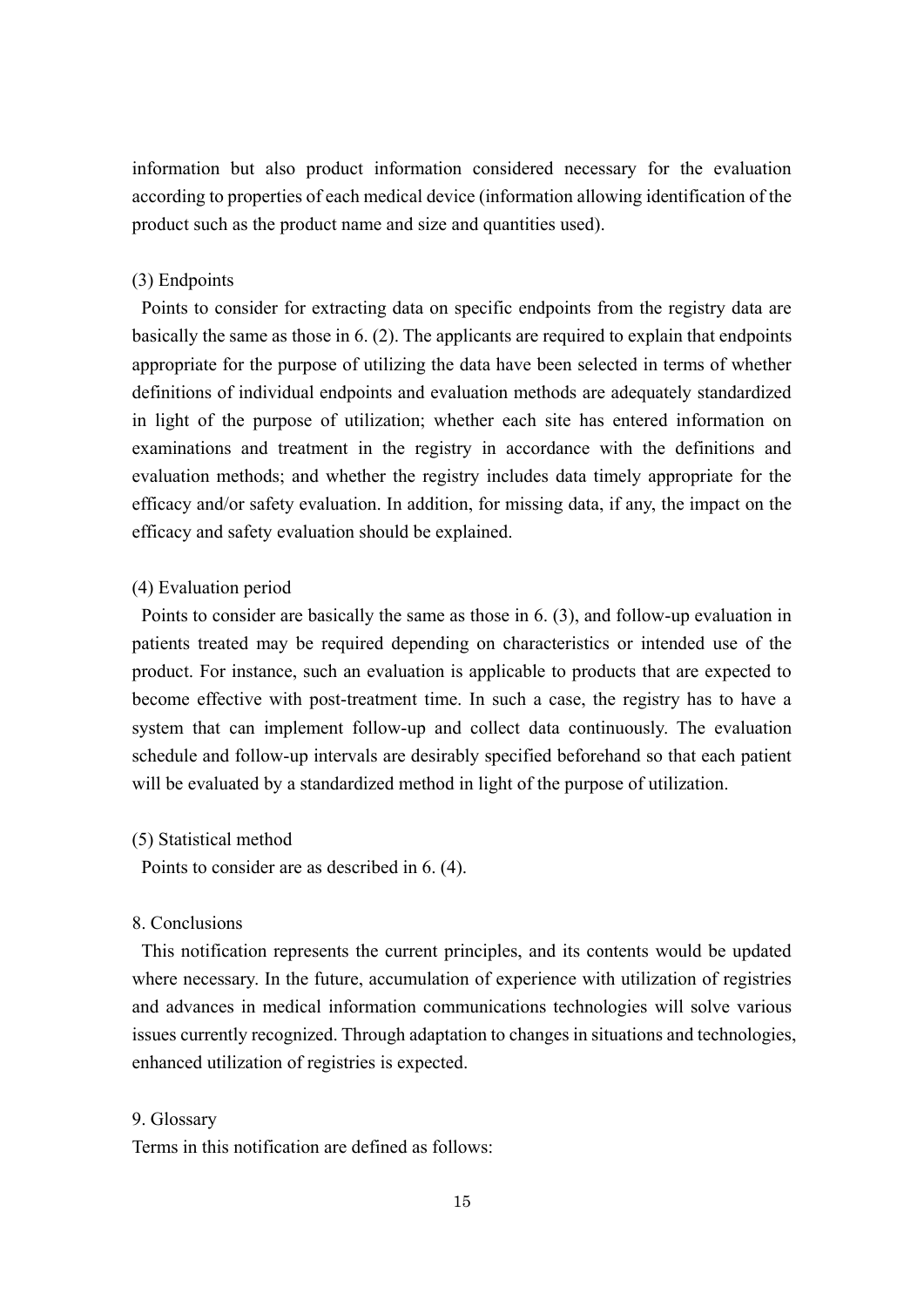| Clinical study            | Trial and post-marketing clinical studies conducted in accordance<br>with the Act on Securing Quality, Efficacy and Safety of<br>Pharmaceuticals and Medical Devices, Regenerative and Cellular |
|---------------------------|-------------------------------------------------------------------------------------------------------------------------------------------------------------------------------------------------|
|                           | Therapy Products, Gene Therapy Product, and Cosmetics                                                                                                                                           |
| Observational             | Clinical research without intervention falling outside definition of                                                                                                                            |
| study                     | clinical study. A prospective observational study is research that                                                                                                                              |
| (prospective<br><b>or</b> | specifies the population of interest and collects data of outcome to                                                                                                                            |
| retrospective)            | be evaluated from the start of the research, while a retrospective                                                                                                                              |
|                           | observational study is research that specifies the population of<br>interest using past data (data already existing at start of the<br>research) and determines the outcome.                    |
| Real World Data           | Data on patient's health conditions and/or provided medical                                                                                                                                     |
| (RWD)                     | practices routinely collected from various data sources                                                                                                                                         |
| Registry                  | A systematic system to collect standardized data to evaluate                                                                                                                                    |
|                           | specific outcomes related to the following matters:                                                                                                                                             |
|                           | the specific disease                                                                                                                                                                            |
|                           | the use of drugs, medical devices and regenerative medical<br>products, etc.                                                                                                                    |
|                           | the population defined by specific conditions (e.g., age,                                                                                                                                       |
|                           | pregnant women, specific characteristics of patients)                                                                                                                                           |
|                           | Registry data may be prospectively obtained or retrospectively<br>used.                                                                                                                         |
| Disease registry          | Registry that collects data in patients with a specific disease. In                                                                                                                             |
|                           | addition, illness and disease are handled as the same condition (in                                                                                                                             |
|                           | this translated English version, "illness" is replaced by "disease").                                                                                                                           |
|                           | A disease registry is one form of registry.                                                                                                                                                     |
| Product registry          | Registry on a specific product of drugs, medical devices or                                                                                                                                     |
|                           | regenerative medical products. Product registry is one form of                                                                                                                                  |
|                           | registry.                                                                                                                                                                                       |

# 10. References

1) "Research on measures to promote new clinical trials and clinical research based on disease registry systems (patient registry) constructed in National Centers for Advanced and Specialized Medical Care (National Centers)" General Partial Research Report of Health and Labour Sciences Research Grants FY 2015 (Health and Labour Science Special Research Project)

2) ICH Reflection on "GCP Renovation": Modernization of ICH E8 and Subsequent Renovation of ICH E6 (January 2017)

3) Principles of International System of Registries Linked to Other Data Sources and Tools (30 September, 2016)